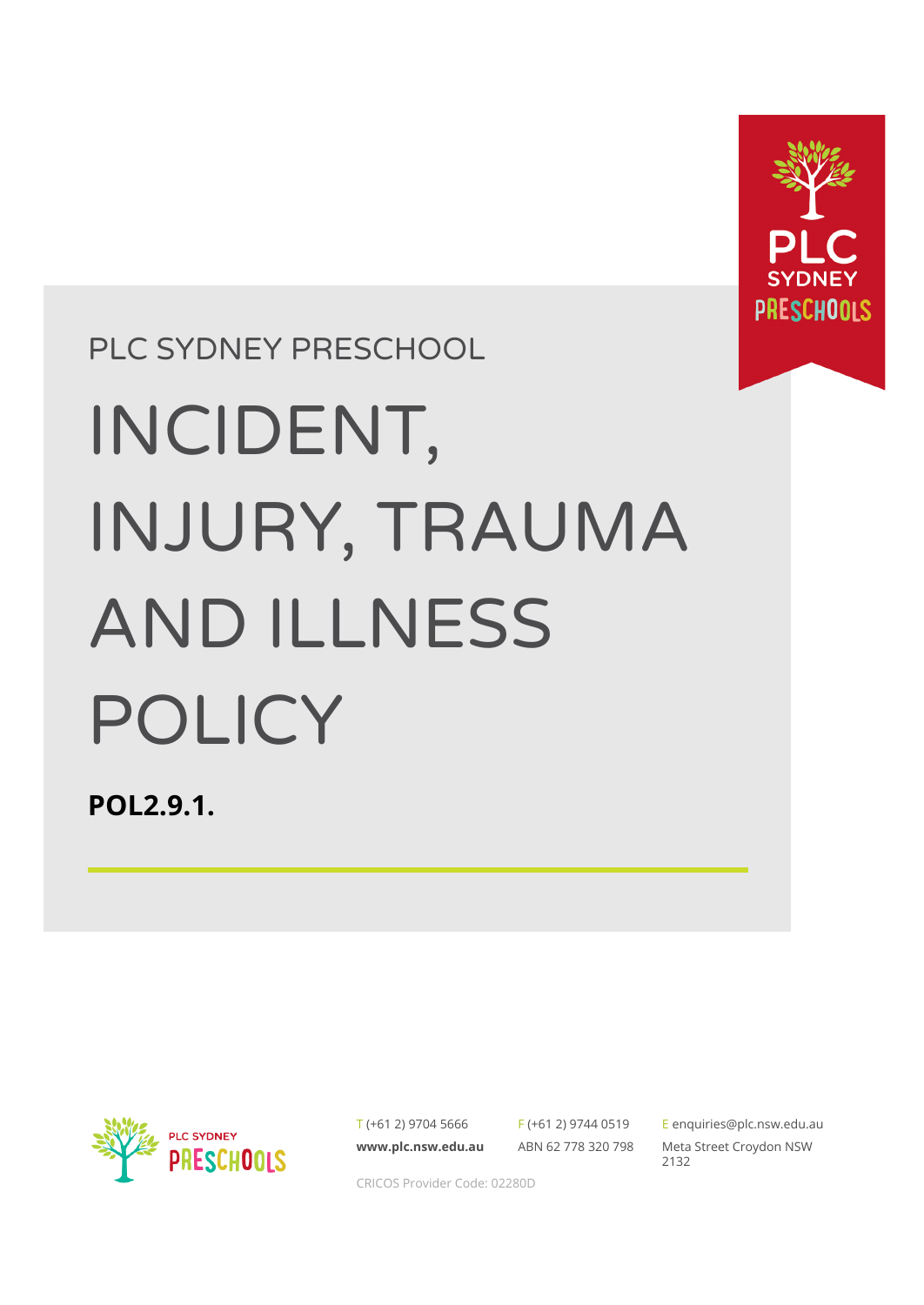| <b>Name of Policy</b>      | PLC SYDNEY PRESCHOOL INCIDENT, INJURY, TRAUMA AND ILLNESS POLICY  |
|----------------------------|-------------------------------------------------------------------|
| <b>Policy Number</b>       | POL2.9.1.                                                         |
| <b>Policy Status</b>       | APPROVED                                                          |
| <b>Date Effective</b>      | January 2020                                                      |
| <b>Last Edited</b>         | 1 March 2020                                                      |
| <b>Date of Next Review</b> | 1 May 2022                                                        |
| <b>Review Period</b>       | Every two years or as required as a result of legislative changes |
| <b>Contact Person</b>      | Head of Compliance and Human Resources                            |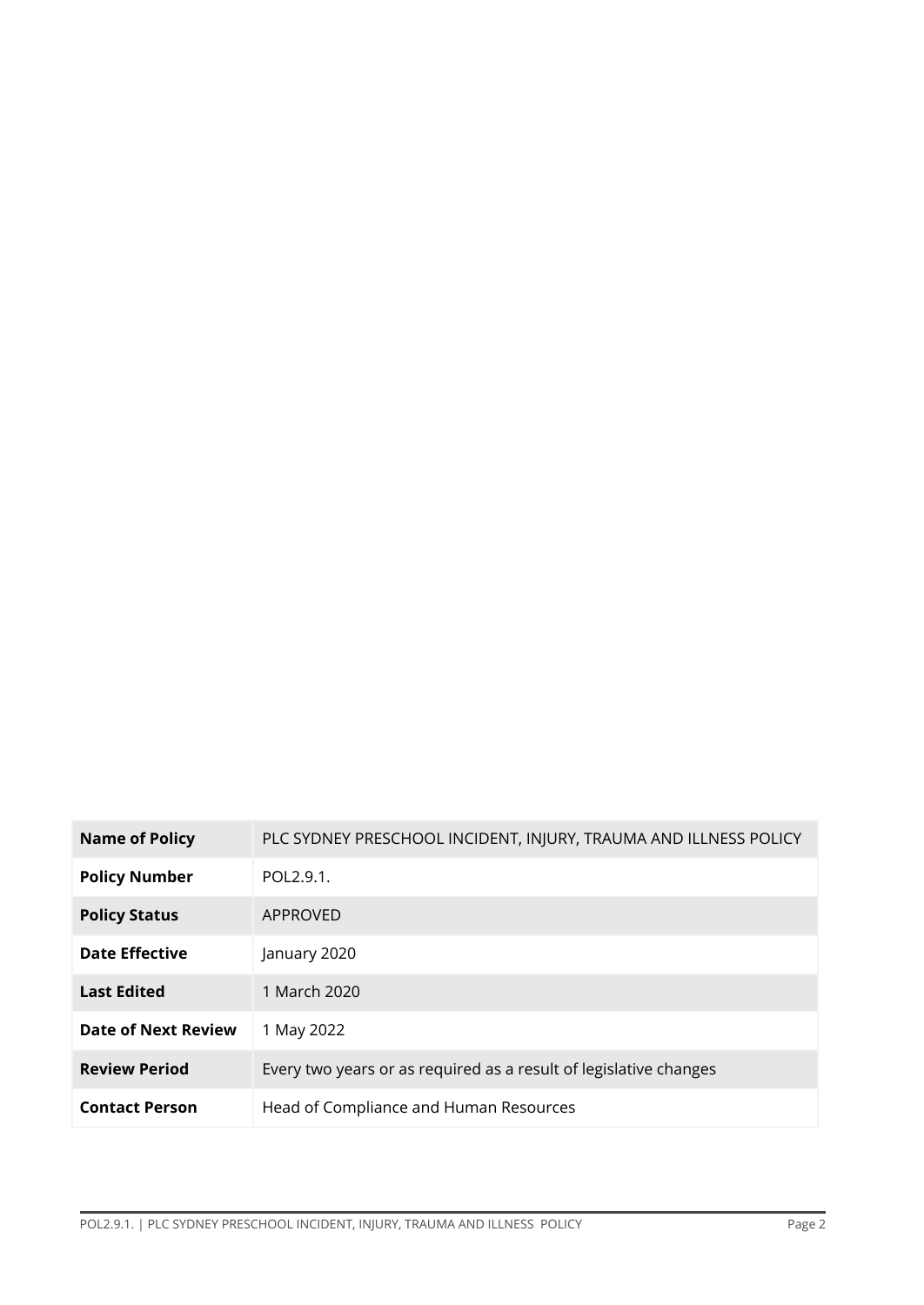# **TABLE OF CONTENTS**

| <b>1 RELATED LEGISLATION AND REFERENCES</b> | 4 |
|---------------------------------------------|---|
| <b>2 INTRODUCTION</b>                       | 4 |
| <b>3 OUTCOMES</b>                           | 4 |
| <b>4 STRATEGIES</b>                         | 4 |
| <b>4.1 PREVENTATIVE STRATEGIES</b>          | 5 |
| <b>5 ROLES AND RESPONSIBILITIES</b>         | 6 |
| <b>6 POLICY EVALUATION AND REVIEW</b>       |   |
| <b>7 ACKNOWLEDGEMENT</b>                    | 9 |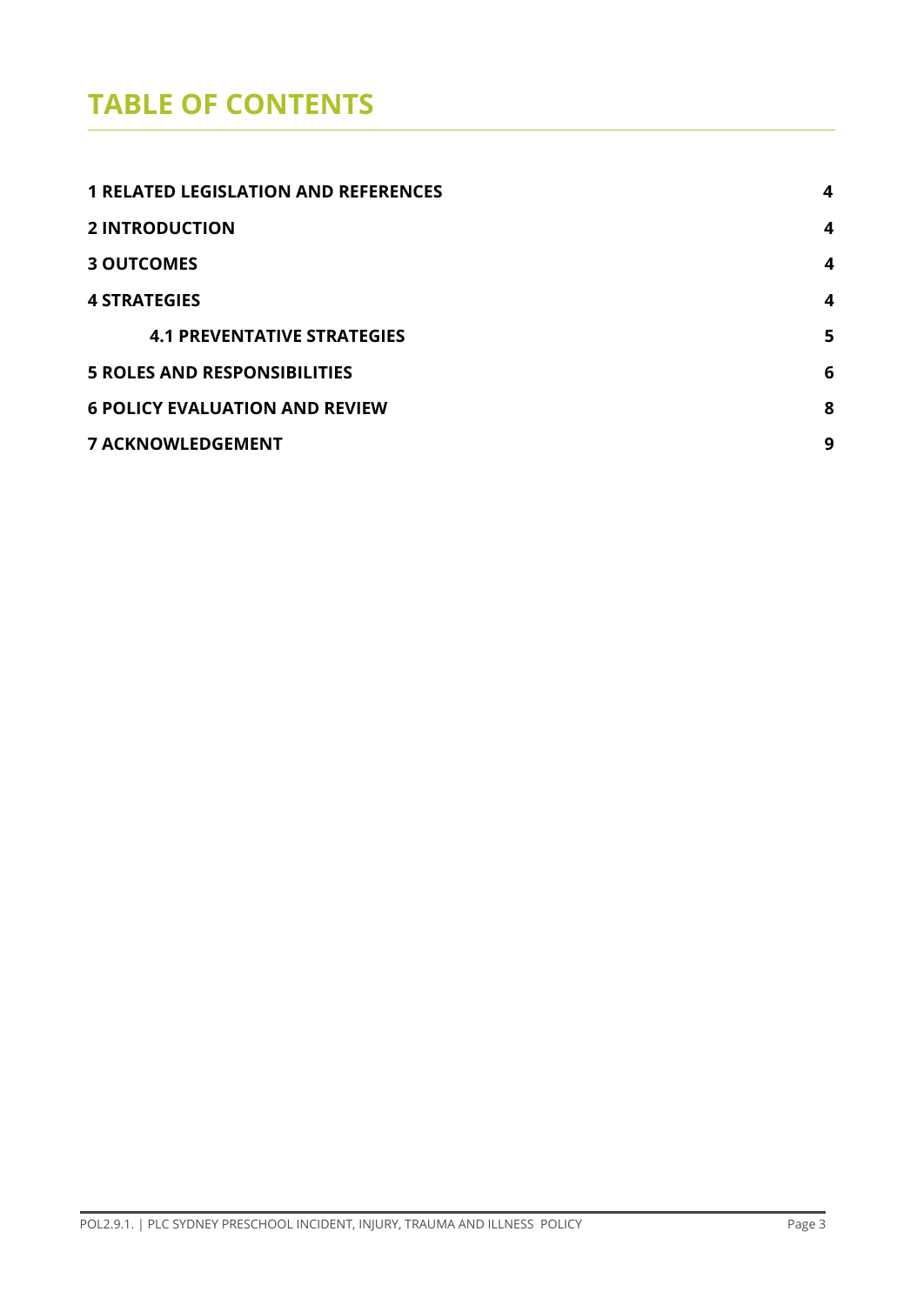# <span id="page-3-0"></span>**1 RELATED LEGISLATION AND REFERENCES**

This information refers to Quality Area 2 of the National Quality Standards: Children's Health and Safety.

- **●** *Education and Care Services National Law Act 2010:* Section 174(2);
- **●** *Education and Care Services National Regulations 2011*: RegulationS 77, 85-87,103,177,183
- *● Work Health and Safety Act 2011*
- **●** Australian Standards AS3745-2002, Emergency control procedures for buildings, structures and workplaces
- *● Children and Young Persons (Care and Protection Act 1998)*

# **2 INTRODUCTION**

The National Regulations require an accurate Incident, Injury, Trauma and Illness Report to be kept and stored confidentially until the child is 25 years old.

Under the national legislation, an education and care service must record details in the Incident, Injury, Trauma and Illness Report for the following occurrences:

- An incident in relation to a child.
- An injury received by a child.
- Trauma to which a child has been subjected.
- An illness that becomes apparent.

### **3 OUTCOMES**

Policies and procedures (including documented records) must be in place to effectively manage the event of any incident injury, trauma and illness that occurs in the service. Young children's innate desire to explore and test their growing capabilities is essential in developing wellbeing. Educators must consider the understanding of all of the elements of wellbeing, and ensure that programs also acknowledge the importance of risk management to provide a safe environment and reasonably protect children from potential harm.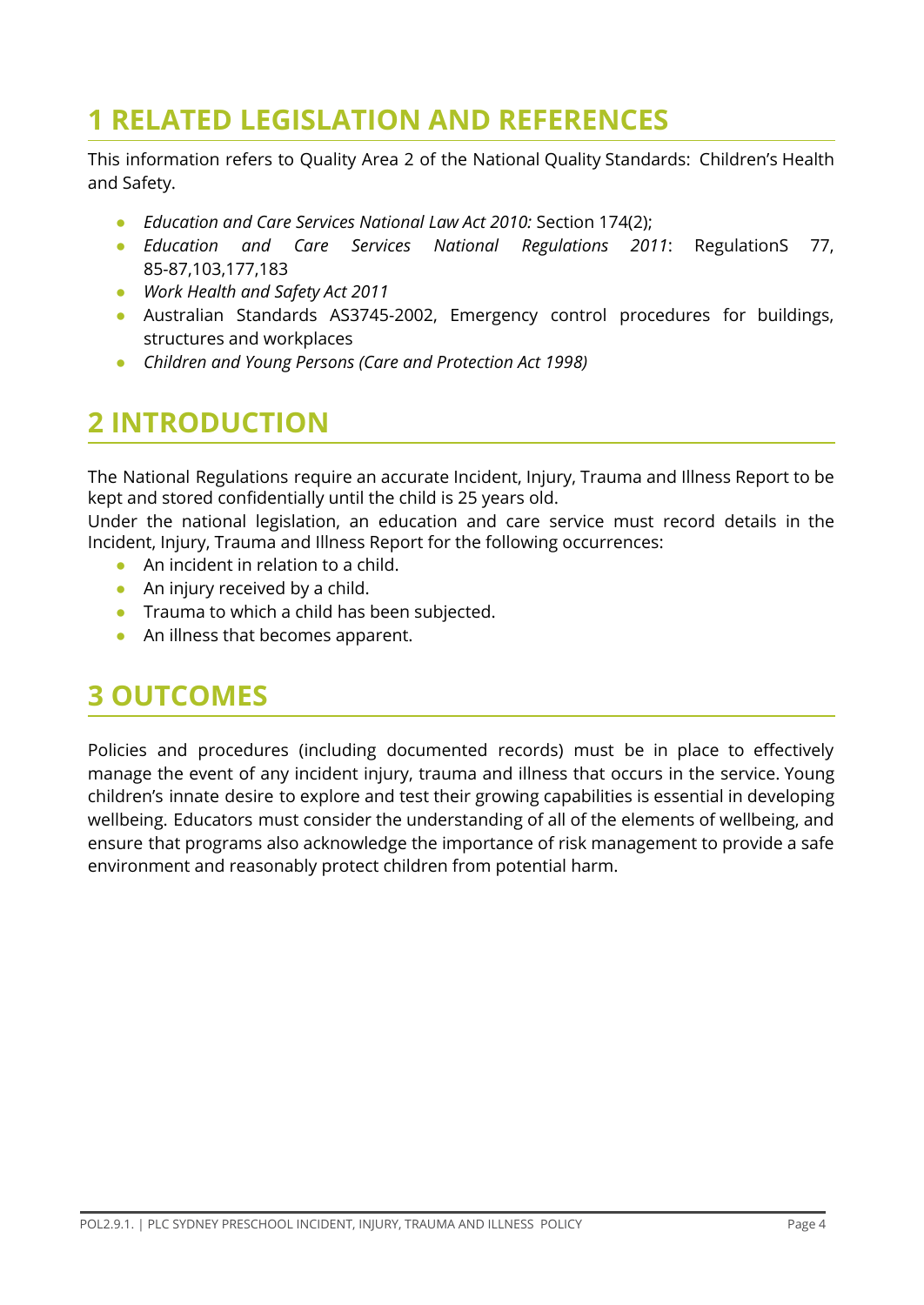# **4 STRATEGIES**

Details entered in the Incident, Injury, Trauma and Illness Record include the following:

- The name and age of the child.
- The circumstances leading to the incident, injury or trauma, or relevant circumstances surrounding the child becoming ill (including any symptoms).
- The time and date the incident occurred, the injury was received or the child was subjected to the trauma, or the apparent onset of the illness.
- The action taken by the service, including any medication administered, first aid provided or medical personnel contacted.
- Details of any person who witnessed the incident, injury or trauma, or the apparent onset of illness.
- The name of any person the service notified, or attempted to notify, of any incident, injury, trauma or illness that a child suffered while being educated and cared for by the service, and the time and date of the notifications/attempted notifications.
- The name and signature of the person making an entry in the record, and the time and date that the entry was made.
- Signature of a parent/guardian to verify that they have been informed of the occurrence.

All information will be included in the Incident, Injury, Trauma and Illness Report as soon as is practicable, but not later than 24 hours after the incident, injury or trauma, or the onset of the illness.

#### **4.1 PREVENTATIVE STRATEGIES**

The PLC Sydney Preschools will:

- Record data on all incidents, injuries, trauma and illness for the purpose of analysing information and implementing changes to ensure the spaces are safe and to minimise risk and maximise benefits to children, for example, Supervision Plan, Staffing Roster or routine, Behaviour Management Plans).
- Consider the planning of the physical environment and experiences, ensuring that the spaces are safe for the children including their need to experience safe risk taking opportunities.
- Thoughtfully group children to optimise their learning, effectively manage supervision and any potential risks to children's health and wellbeing.
- Respond to children in a timely manner. Provide reassurance and ensure children's emotional and physical wellbeing is paramount at all times.
- Regularly checking equipment in both indoor and outdoor areas for hazards, and taking the appropriate action to ensure the safety of the children when a hazard is identified.
- Reviewing the cause of any incident, injury or illness and taking appropriate action to remove the cause if required.
- Provide staff with access to appropriate up to date information, or professional development on the management of incidents.
- Maintain high levels of supervision at all times.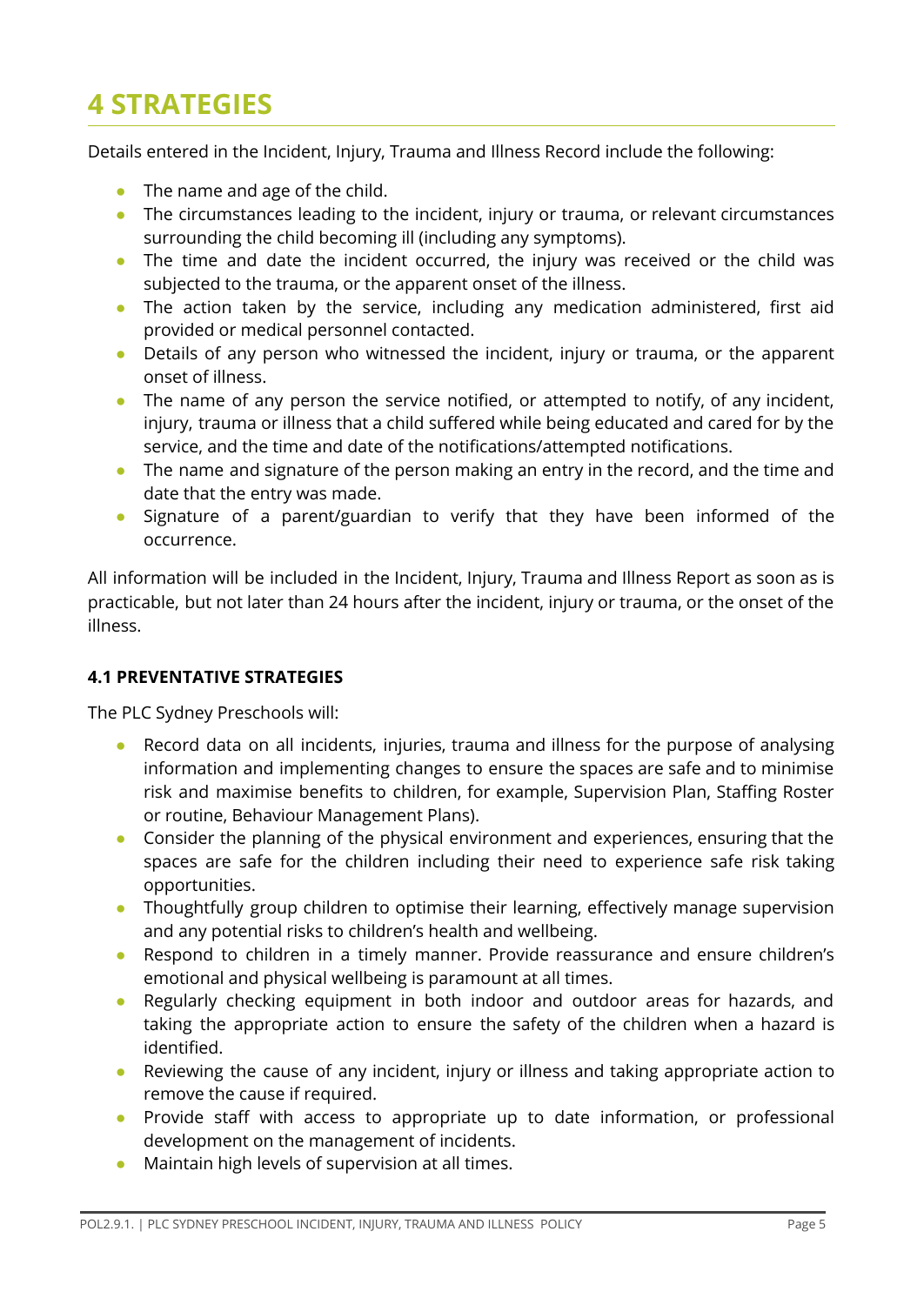# **5 ROLES AND RESPONSIBILITIES**

| <b>ROLE</b>          | <b>AUTHORITY/RESPONSIBILITY FOR</b>                                                                                                                                                                                                                                                                                                                                                                                                                                                                                                                                                                                                                                                                                                                                                                                                                                                                                                                                                                                                                                                                                                                                                                                               |  |  |
|----------------------|-----------------------------------------------------------------------------------------------------------------------------------------------------------------------------------------------------------------------------------------------------------------------------------------------------------------------------------------------------------------------------------------------------------------------------------------------------------------------------------------------------------------------------------------------------------------------------------------------------------------------------------------------------------------------------------------------------------------------------------------------------------------------------------------------------------------------------------------------------------------------------------------------------------------------------------------------------------------------------------------------------------------------------------------------------------------------------------------------------------------------------------------------------------------------------------------------------------------------------------|--|--|
| Approved Provider    | Ensuring that the premises are kept clean and in good<br>$\bullet$<br>repair.<br>Ensuring that completed medication records are kept until<br>$\bullet$<br>the end of 3 years after the child's last attendance<br>(Regulation 92,183).<br>Ensuring that a parent/guardian of the child is notified as<br>$\bullet$<br>soon as is practicable, but not later than 24 hours after the<br>occurrence, if the child is involved in any incident, injury,<br>trauma or illness while at the service (Regulation 86).<br>Ensuring that incident, injury, trauma and illness records<br>$\bullet$<br>are kept and stored securely until the child is 25 years old<br>(Regulations 87, 183).<br>Ensuring that there is a minimum of one educator with a<br>$\bullet$<br>current approved first aid qualification on the premises at<br>all times.<br>Ensuring<br>that children's enrolment forms<br>provide<br>authorisation for the service to seek emergency medical<br>treatment by a medical practitioner, hospital or ambulance<br>service.<br>Ensuring that an incident report is completed and a copy<br>forwarded to the regulatory authority as soon as is<br>practicable, but not later than 24 hours after the<br>occurrence. |  |  |
| Nominated Supervisor | Notifying parents/guardians immediately after an incident,<br>injury, trauma or medical emergency, or as soon as is<br>practicable.<br>Requesting the parents/guardians make arrangements for<br>the child or children involved in an incident or medical<br>emergency to be collected from the service, or informing<br>parents/guardians if an ambulance has been called.<br>Notifying other person/s as authorised on the child's<br>enrolment form when the parents/guardians are not<br>contactable.<br>Ensuring that regulatory and legislative responsibilities are<br>$\bullet$<br>met in relation to any incident, injury or medical<br>emergency.<br>Maintaining all enrolment and other medical records in a<br>confidential manner.<br>Regularly checking equipment in both indoor and outdoor<br>areas for hazards, and taking the appropriate action to<br>ensure the safety of the children when a hazard is<br>identified.<br>Reviewing the cause of any incident, injury or illness and<br>taking appropriate action to remove the cause if required.                                                                                                                                                            |  |  |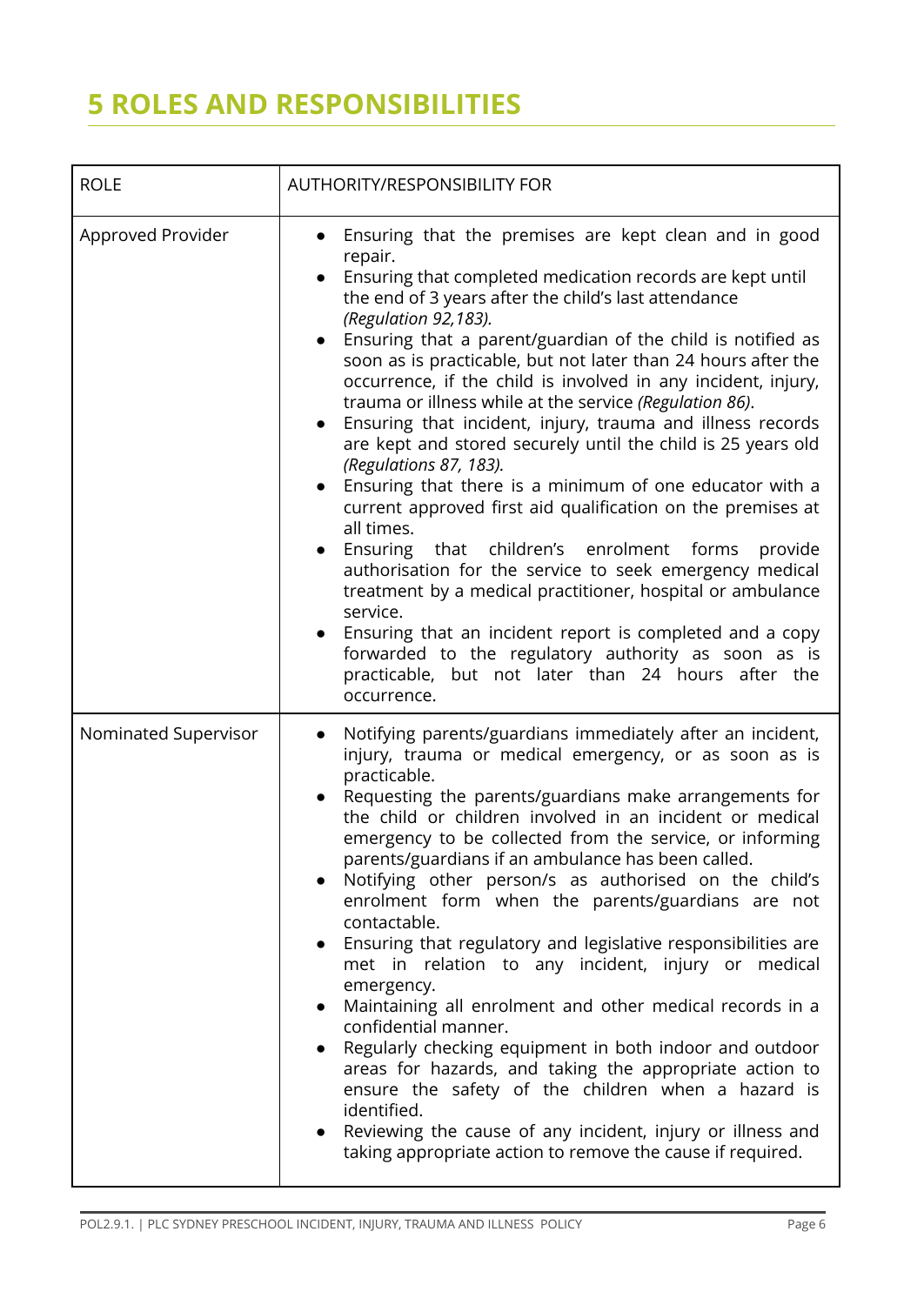| The Educators   | Recording details of any incident, injury or illness in the<br>Incident, Injury, Trauma and Illness Record as soon as is<br>practicable but not later than 24 hours after the occurrence.<br>Seek further medical attention for a child if required.<br>Be aware of the signs and symptoms of illness/trauma.<br>Be aware of individual children's allergies and immunisation<br>status and use this knowledge when attending/responding<br>to any incident, injury or illness.<br>Respond to children showing signs of illness and begin<br>$\bullet$<br>monitoring the symptoms of the child, and recording as<br>appropriate. Educators will contact the child's authorised<br>person to inform them of the illness signs, or to request the<br>collection of the child.<br>In response to a child registering a high temperature, follow<br>procedures for temperatures, and complete the incident,<br>injury, trauma and illness record as required. |
|-----------------|-----------------------------------------------------------------------------------------------------------------------------------------------------------------------------------------------------------------------------------------------------------------------------------------------------------------------------------------------------------------------------------------------------------------------------------------------------------------------------------------------------------------------------------------------------------------------------------------------------------------------------------------------------------------------------------------------------------------------------------------------------------------------------------------------------------------------------------------------------------------------------------------------------------------------------------------------------------|
| <b>Families</b> | Be informed of policies and procedures upon enrolment<br>with regards to first aid, illness whilst at the service, and<br>exclusion practices, including immunisation status and<br>illnesses at the service.<br>Inform the service of their child's particular requirements,<br>and provide any relevant paperwork to the service, such as<br>immunisation status, health plans, allergies etc.<br>Be notified of any incident, injury, trauma, or illness as soon<br>$\bullet$<br>as is practicable, but no later than 24 hours after the noted<br>incident, and will be provided with a copy of the report.<br>Receive access to this policy and notification of its<br>existence.<br>provided access to information<br>children's<br>on<br>Be<br>development, the service program, and relevant health and<br>wellbeing resources from the service.                                                                                                   |